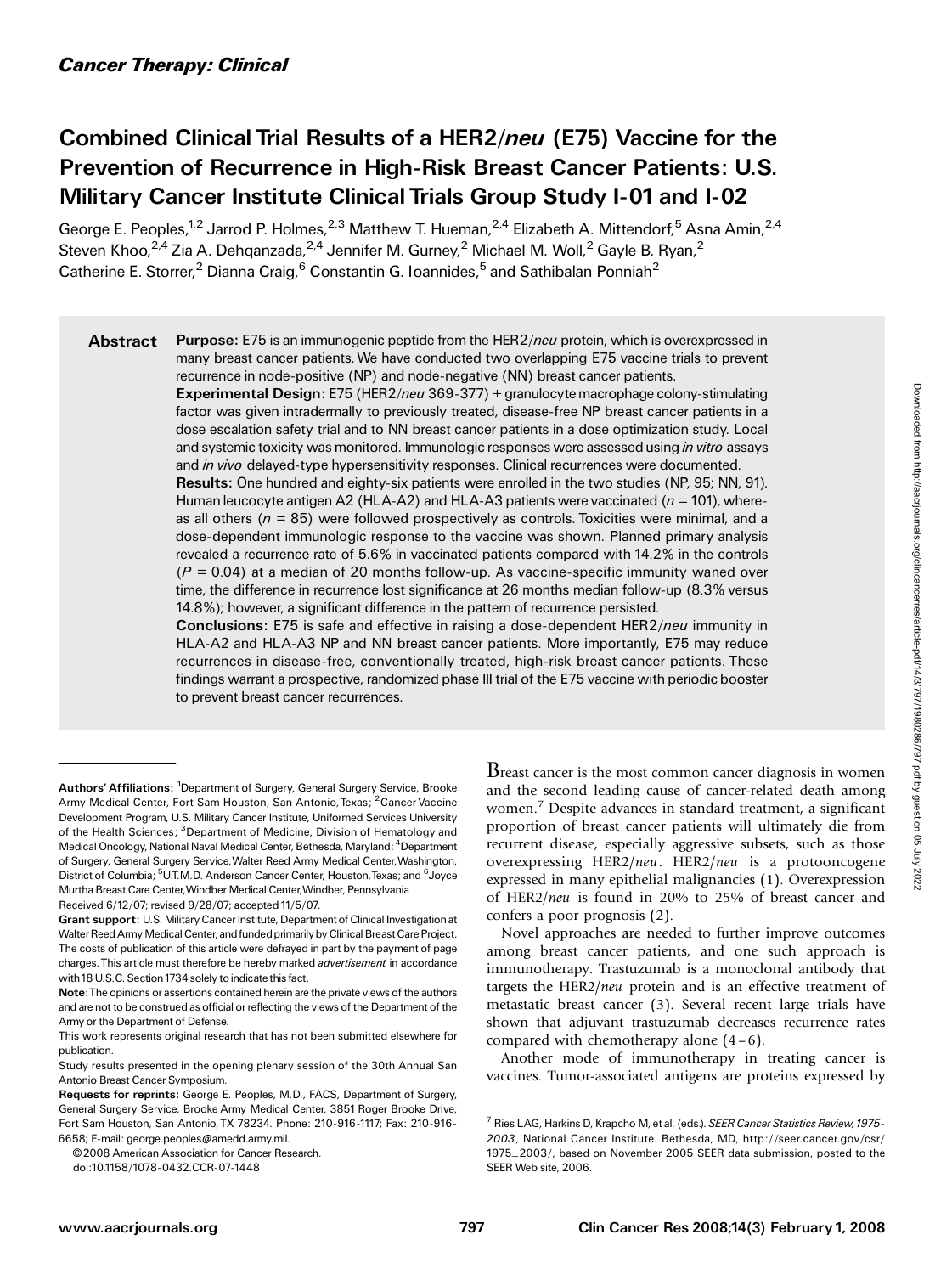| <b>Table 1.</b> NP and NN trial designs |                                                         |                         |                           |                     |  |  |  |
|-----------------------------------------|---------------------------------------------------------|-------------------------|---------------------------|---------------------|--|--|--|
| <b>Patient group</b>                    | No. patients HLA-A2 <sup>+</sup> (HLA-A3 <sup>+</sup> ) | Peptide dose*( $\mu$ q) | $GM$ -CSF dose $*(\mu q)$ | Months vaccinated + |  |  |  |
| <b>NP</b>                               |                                                         |                         |                           |                     |  |  |  |
| 100.6                                   | $2^{\frac{1}{2}}$                                       | 100                     | 250                       | 0, 1, 2, 3, 4, 5    |  |  |  |
| 500.4                                   | 6                                                       | 500                     | 250                       | 0, 1, 2, 5          |  |  |  |
| 500.6                                   | 6                                                       | 500                     | 250                       | 0, 1, 2, 3, 4, 5    |  |  |  |
| 1,000.4                                 | $9 (+2)$                                                | 1,000                   | 250                       | 0, 1, 2, 5          |  |  |  |
| 1,000.6                                 | $16(+4)$                                                | 1,000                   | 250                       | 0, 1, 2, 3, 4, 5    |  |  |  |
| <b>NN</b>                               |                                                         |                         |                           |                     |  |  |  |
| 500.125.3                               | 10                                                      | 500                     | 125                       | 0, 1, 5             |  |  |  |
| 500.125.4                               | 10                                                      | 500                     | 125                       | 0, 1, 2, 5          |  |  |  |
| 500.250.4                               | $10 (+3)$                                               | 500                     | 250                       | 0, 1, 2, 5          |  |  |  |
| 500.250.6                               | $10 (+2)$                                               | 1,000                   | 250                       | 0, 1, 2, 3, 4, 5    |  |  |  |
| 1000.250.6                              | 6                                                       | 1,000                   | 250                       | 0, 1, 2, 3, 4, 5    |  |  |  |
| Total                                   | $85 (+11)^{\S}$                                         |                         |                           |                     |  |  |  |

\*Peptide was suspended in 0.5 mL sterile saline and combined with GM-CSF and sterile saline to a final volume of 1.0 mL per inoculation.  $\dagger$  Vaccines were administered every 3-4 wk.

 $\overline{ }$  One patient assigned to 100.6 group withdrew, and no replacement at that dose group was designated.

Sone hundred one patients enrolled to vaccine arm, and five withdrew.

tumors capable of eliciting a specific immune response. Two sources of tumor-associated antigens that have been extensively investigated in breast cancer are mucin-1 and HER2/neu (7). Several immunogenic peptides capable of inducing CTLs have been described from the HER2/neu protein (8, 9). E75 (KIFGSLAFL, HER2/neu, 369-377) is the most studied HER2/ neu-derived peptide in laboratory and clinical studies (10 – 16).

E75 has been used in several clinical trials as an anticancer vaccine, either as a single-peptide vaccine combined with different immunoadjuvants (10– 12) loaded on to autologous dendritic cells and reinfused (13, 14) or embedded in longer peptides capable of binding human leucocyte antigen (HLA) class II molecules to recruit CD4 helper T cells (15, 16). Each approach is safe and effective at stimulating E75-specific immunity, but combining E75 with an immunoadjuvant is the simplest approach and is at least as effective as the others at inducing peptide-specific immunity. Both granulocyte macrophage-colony stimulating factor (GM-CSF) and incomplete Freund's adjuvant have been used as immunoadjuvants with E75 (10 – 12, 17). GM-CSF seems to be a better vaccine immunoadjuvant (18).

Little is known about the clinical efficacy of E75, possibly due to the advanced nature of disease in most patients in the initial clinical trials. Our approach has been to administer E75 as a preventive vaccine in disease-free patients at high risk for recurrence. We have previously reported clinical trial results using E75 in prostate cancer (19), as well as preliminary results from our node-positive (NP) breast cancer (20) trial. In both trials, we vaccinated disease-free patients after completion of standard therapies. Additionally, we are conducting a similar trial in node-negative (NN) breast cancer patients. The goals of these trials are to document safety, immunogenicity, and clinical efficacy of the E75 vaccine. Here, we report the combined clinical results of our NN and NP breast cancer vaccine trials.

## Materials and Methods

Patient characteristics and clinical protocols. The NP and NN trials were approved by the local institutional review boards and conducted at Walter Reed Army Medical Center and Joyce Murtha Breast Care Center under an investigational new drug application (BB-IND#9187). All patients had histologically confirmed breast cancer and completed a standard course of surgery, chemotherapy, and radiation therapy (as required) before enrollment. Patients on hormonal therapy were continued on their specific regimen. After proper counseling and consenting, breast cancer patients were enrolled to the appropriate trial (NP or NN) and then HLA typed because E75 binds primarily HLA-A2 found in  $\sim$  40% to 50% of the general population (21). HLA-A2<sup>+</sup> patients were vaccinated, and HLA-A2<sup>-</sup> patients were observed prospectively for clinical recurrence. Before vaccination, patients were skin tested with a panel of recall antigens (mumps, tetanus, and Candida). Patients were considered immunocompetent if they reacted (>5 mm) to two or more antigens.

HLA-A3<sup>+</sup> patients. During the trials, it was determined that E75 could be used in HLA-A3+ patients based on binding affinity data obtained from two commonly used HLA-peptide binding algorithms:  $BIMAS<sup>8</sup>$  (22) and SYFPEITHI<sup>9</sup> (23). Additionally, preclinical evaluation showed that E75-stimulated HLA-A3+ CTL could lyse HLA-A3+ HER2/ neu-expressing cancer cells.<sup>10</sup>

Vaccine. The E75 peptide was commercially produced in good manufacturing practices grade by NeoMPS, Inc. Peptide purity (>95%) was verified by high-performance liquid chromatography and mass spectrometry, and the amino acid content was determined by amino acid analysis. Sterility and general safety testing was carried out by the manufacturer. Lyophilized peptide was reconstituted in sterile saline at 100, 500, or  $1,000 \mu g$  in 0.5 mL. The peptide was mixed with GM-CSF (Berlex) in 0.5 mL, and the 1.0-mL inoculation was split and given intradermally at two sites 5 cm apart. All inoculations were given in the same extremity.

Vaccination series. The NP trial was designed as a two-stage safety trial with escalating doses of peptide in the initial stage and alterations of schedule in the latter stage. Details of the vaccine series have been previously published (20). Briefly, three to six patients were each assigned to receive four or six monthly injections of 100, 500, or 1,000 μg of E75 (100.6, 500.4, 500.6, 1,000.4 and 1,000.6, respectively; Table 1). Groups were ultimately expanded to determine and confirm

<sup>&</sup>lt;sup>8</sup> http://bimas.dcrt.nih.gov/molbio/hla\_bind/<br><sup>9</sup> http://www.syfpeithi.de/

<sup>10</sup> Unpublished data.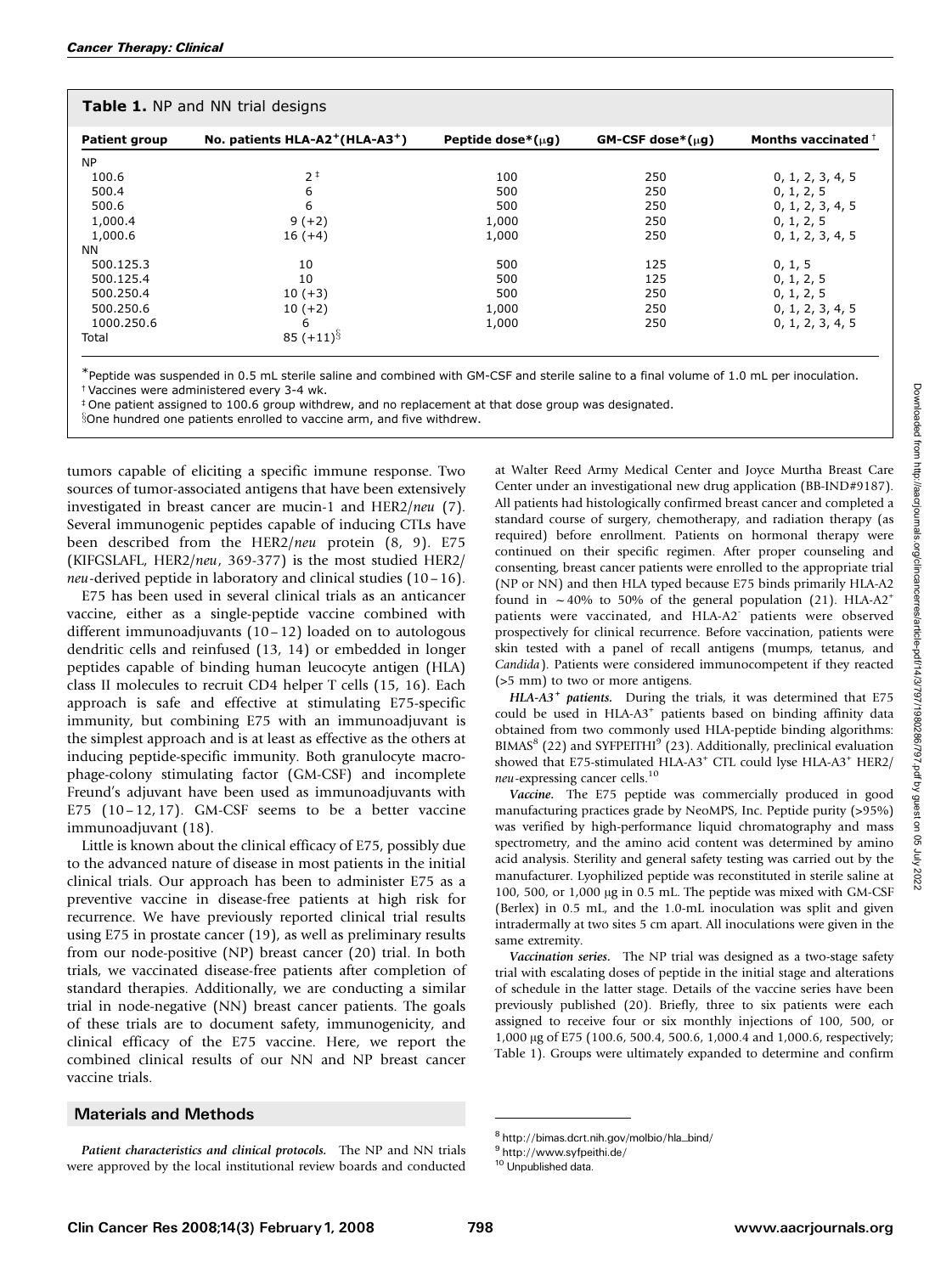optimal dosing in NP patients, accounting for the larger number of patients in the latter dose groups.

The NN trial was designed to further delineate optimal biological dosing by varying the dose of GM-CSF and altering the inoculation schedule. Patients with non-HER2/neu-expressing tumors were allowed in this trial to determine the feasibility of vaccinating a presumably antigen-naive host. Ten patients were assigned to each dose group to receive three, four, or six monthly injections over 5 months (Table 1).

Toxicity. Patients were observed 1-h postvaccination for immediate hypersensitivity and returned 48 to 72 h later to have their injection sites measured and questioned about toxicities. Toxicities were graded by National Cancer Institute Common Terminology Criteria for Adverse Events, v3.0 and reported on a scale from 0 to 5. Progression from one dose group to the next occurred only if no significant toxicity occurred in the lower dose group. Patient-specific results are reported based on maximal local and systemic toxicity occurring during the series.

Peripheral blood mononuclear cell isolation and cultures. Blood was drawn before each vaccination and at 1 month (postvaccine) and 6 months (long term) after vaccine series completion. Blood (50 mL) was drawn, and peripheral blood mononuclear cells were isolated. Peripheral blood mononuclear cells were washed and resuspended in culture medium and used as a source of lymphocytes as previously described (19, 20, 24).

HLA-A2:immunoglobulin dimer assay. The presence of CD8<sup>+</sup> E75specific cells in freshly isolated peripheral blood mononuclear cells from patients was directly assessed by using the dimer assay as previously described (19, 20, 24). Briefly, the HLA-A2:immunoglobulin dimer (PharMingen) was loaded with the E75 or control peptide (E37, folate-binding protein;  $25-33$ ; RIAWARTEL) by incubating 1  $\mu$ g of dimer with an excess (5  $\mu$ g) of peptide and 0.5  $\mu$ g of  $\beta$ <sub>2</sub>-microglobulin (Sigma) at  $37^{\circ}$ C overnight then stored at  $4^{\circ}$ C until used. Peripheral blood mononuclear cells were washed and resuspended in PharMingen stain buffer (PharMingen), added at  $5 \times 10^5$  cells/100 µL per tube in 5-mL round-bottomed polystyrene tubes (Becton Dickinson), and stained with the loaded dimers and antibodies. In each patient, the

level of CD8<sup>+</sup> E75-specific cells was determined in response to each successive vaccination, and all postinoculation measurements were averaged for each patient and compared with their preinoculation levels.

Delayed type hypersensitivity. In both trials, a delayed type hypersensitivity (DTH) reaction was assessed with  $100 \mu$ g of E75 in 0.5 mL of normal saline (without GM-CSF) and 0.5 mL normal saline as a volume control 1 month after completion of the vaccine series as described previously (20). The DTH reaction was measured in two dimensions at 48 to 72 h by using the sensitive ballpoint-pen method and reported as the orthogonal mean and compared with control (25). In the NN trial, a DTH was done prevaccination, also.

Clinical recurrences. All patients were observed for clinical recurrence per standard of care cancer screening as dictated by the patient's primary oncologist. A patient was considered recurrent if biopsy proved or if treated for recurrence by the primary oncology team.

Statistical analysis. Recurrence rates were compared between groups using survival analysis by the Kaplan-Meier method and the proportion of subjects using log-rank analysis. P values for clinicopathologic factors were calculated using Wilcoxon, Fisher's exact test, or  $\chi^2$  as appropriate. P values for comparing prevaccination and postvaccination dimer levels were calculated using Wilcoxon and for DTH using Student's t test.

## **Results**

#### Patients

We have enrolled 186 patients in both E75 vaccine trials (NP, 95; NN, 91) who were disease-free after standard therapy but at high risk for recurrence. After enrollment, patients were HLA typed. HLA-A2<sup>+</sup>, and later HLA-A3<sup>+</sup>, patients ( $n = 101$ ) were vaccinated (49 NP and 52 NN; 90 HLA-A2<sup>+</sup> and 11 HLA-A3<sup>+</sup>). All other patients ( $n = 85$ ) were assigned to observation. Five vaccine patients (NP, 4; NN, 1) and four observation patients (NP, 2; NN, 2) withdrew, though none due to toxicity.

| <b>Table 2.</b> Demographic and prognostic factors for vaccinated and observation patients |  |  |
|--------------------------------------------------------------------------------------------|--|--|
|                                                                                            |  |  |

|                              | Vaccinated, HLA-A2+,<br>HLA-A3 <sup>+</sup> ( $n = 96$ )* | Observed, HLA-A2 <sup>-</sup> ,<br><b>HLA-A3<sup>-</sup></b> ( $n = 81$ ) <sup>+</sup> | P    |
|------------------------------|-----------------------------------------------------------|----------------------------------------------------------------------------------------|------|
| Median age, y                | 58.9                                                      | 55.1                                                                                   | 0.33 |
| Range, y                     | 32-80                                                     | 34-87                                                                                  |      |
| Race                         |                                                           |                                                                                        |      |
| White, %                     | 89.6                                                      | 81.5                                                                                   |      |
| Other, %                     | 10.4                                                      | 18.5                                                                                   | 0.12 |
| Tumor size                   |                                                           |                                                                                        |      |
| T1, %                        | 69.8                                                      | 60.5                                                                                   | 0.20 |
| $T2-T4, %$                   | 30.2                                                      | 39.5                                                                                   | 0.20 |
| Histologic grade             |                                                           |                                                                                        |      |
| I-II, $%$                    | 64.5                                                      | 59.5                                                                                   | 0.50 |
| III, $%$                     | 35.5                                                      | 40.5                                                                                   | 0.50 |
| NP, %                        | 46.9                                                      | 56.8                                                                                   | 0.19 |
| Median + nodes (NP only)     | 2.0                                                       | 2.5                                                                                    | 0.17 |
| Range                        | $1 - 25$                                                  | $1 - 15$                                                                               |      |
| HER2/neu IHC 3+ or FISH+, %  | 25.8                                                      | 28.4                                                                                   | 0.32 |
| Hormone receptor negative, % | 31.6                                                      | 17.3                                                                                   | 0.03 |
| X-ray therapy, %             | 71.9                                                      | 80.2                                                                                   | 0.20 |
| Chemoprevention, %           | 65.6                                                      | 78.8                                                                                   | 0.05 |
| Adjuvant Herceptin, %        | 5.2                                                       | 3.7                                                                                    | 0.60 |

\*One hundred one patients enrolled to vaccine arm: two switched to observation, one withdrew for adjuvant trastuzumab, one withdrew due to an extended unrelated illness, and one patient withdrew for personal reasons.

 $^{\dagger}$  Eighty-five patients enrolled to observation arm: two were lost to follow-up, and four withdrew to another vaccine trial. Two patients were gained from the vaccine arm.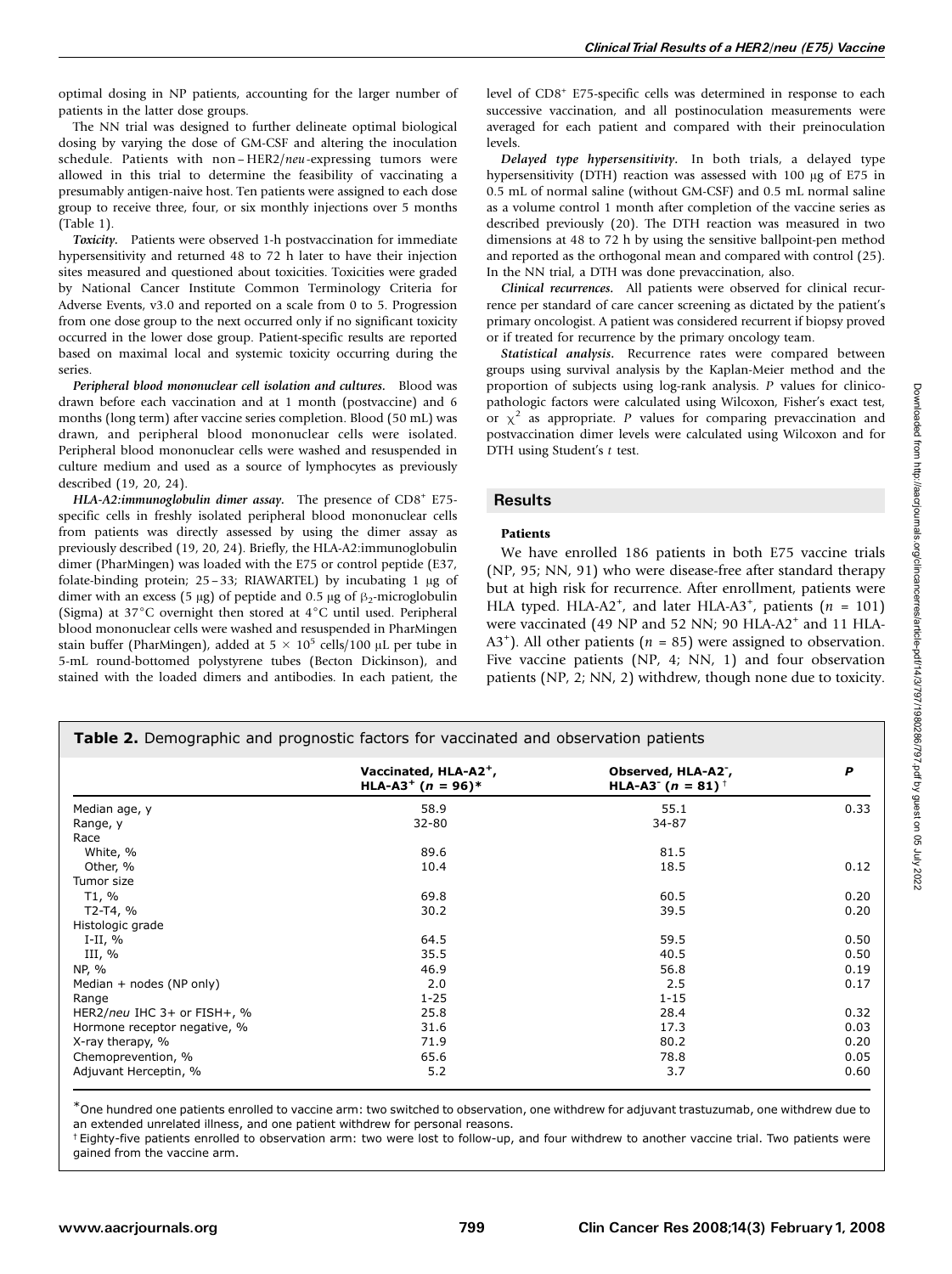

Fig. 1. Maximum local and systemic toxicity experienced by patients vaccinated with E75. Local toxicity (erythema and induration at injection site) is a desired effect showing a response to the vaccine. The most common grade 2 local toxicities were pruritis or discomfort requiring medication. Most common systemic toxicities were bone pain, flu-like symptoms, and fatigue (commonly associated with GM-CSF) and lasted <24 h.The two grade 3 systemic toxicities were angioedema of the tongue (after sixth inoculation) and bony pain.

Therefore, 96 vaccinated patients and 81 observation patients were available for analysis. Demographics and prognostic factors for both groups are presented in Table 2. Fifty-three (all NP, 24 vaccinated and 29 observation) of the 186 patients have been previously reported but are included here with 2 years of additional follow-up (20).

The two groups were equivalent in most standard prognostic categories, and there was no difference in the time from completion of primary treatment to enrollment between control (median, 8.4 months; range, 0-87.8 months) and vaccinated patients (8.9 months, 0-198 months;  $P = 0.45$ ). However, more vaccinated patients were hormone receptor negative, and therefore, fewer patients in the vaccine group were on adjuvant hormonal therapy. In looking at the individual trials, more vaccinated patients in the NN trial compared with controls had HER2/neu-overexpressing tumors (25.0% versus 7.1%;  $P < 0.05$ ), and fewer received adjuvant radiotherapy (64.7% versus 85.7%;  $P < 0.05$ ).

Although there was no difference in the nodal status of the HLA-A3 subset compared with the HLA-A2 subset  $(54.5\%$ versus 45.9%;  $P = 0.59$ , they tended to have smaller tumors (90.9% T1 versus 65.7%;  $P = 0.08$ ), were less likely to have hormonally insensitive tumors  $(18.2\% \text{ versus } 29.6\%; P = 0.4)$ , and had less HER2/neu-overexpressing tumors (0% versus  $31.5\%$ ;  $P = 0.028$ ).

#### **Toxicity**

Local and systemic toxicities were mild, and all patients completed the vaccine series. Local toxicities were grade 1 (81%) and grade 2(19%). Systemic toxicity was minimal, grade 0 (12%), grade 1 (71%), grade 2 (14%), and grade 3 (2%) (Fig. 1), with no grade 4 or grade 5 systemic toxicities observed. Because toxicities observed are consistent with GM-CSF, a 50% dose reduction in GM-CSF was instituted in the event of significant local or systemic reactions (18.7% of patients).

There was no difference in the toxicity profile among the HLA-A3<sup>+</sup> patients compared with the HLA-A2<sup>+</sup> patients, and the local reactions were just as robust. Grade 2 local toxicity was 20% compared with 18%, respectively, suggesting similar in vivo immunogenicity.

#### Immune response

Dimer. E75-specific CTL were assessed in fresh ex vivo peripheral blood mononuclear cells by the dimer assay (24) before each vaccination and at 1 (postvaccination) and 6 (long term) months. The dimer assay has been previously shown to correlate with functional immune assays (cytotoxicity and cytokine secretion; ref. 20). As we have described previously (19, 20), a pattern of increasing  $CD8<sup>+</sup>$  E75-specific CTL was observed during the vaccine series, peaking and then receding to a plateau by completion.



Fig. 2. A, vaccine-induced E75-specific CTL for all patients. The median levels of CD8+ E75-specific CTL were significantly increased from prevaccination levels (0.39%; range, 0-3.28%) to a maximum level (1.8%; range, 0.4-12.2%; <sup>P</sup> < 0.0001) and postvaccination level (0.70%; range, 0.06-2.91%;  $P = 0.002$ ). There was no difference between prevaccine levels and long-term (6 mo) levels of specific CD8+ Tcells. B, vaccine-induced E75-specific CTL based on preexisting immunity. Patients with and without preexisting immunity showed identical patterns in response to E75 vaccination with similar median maximum and postvaccination levels achieved for both. However, in those patients without preexisting immunity, there was a significant increase in dimer levels from prevaccine to 6 mo postvaccine; 0.13% (range, 0-0.28%) versus 0.45% (0-2.68%); <sup>P</sup> < 0.0001.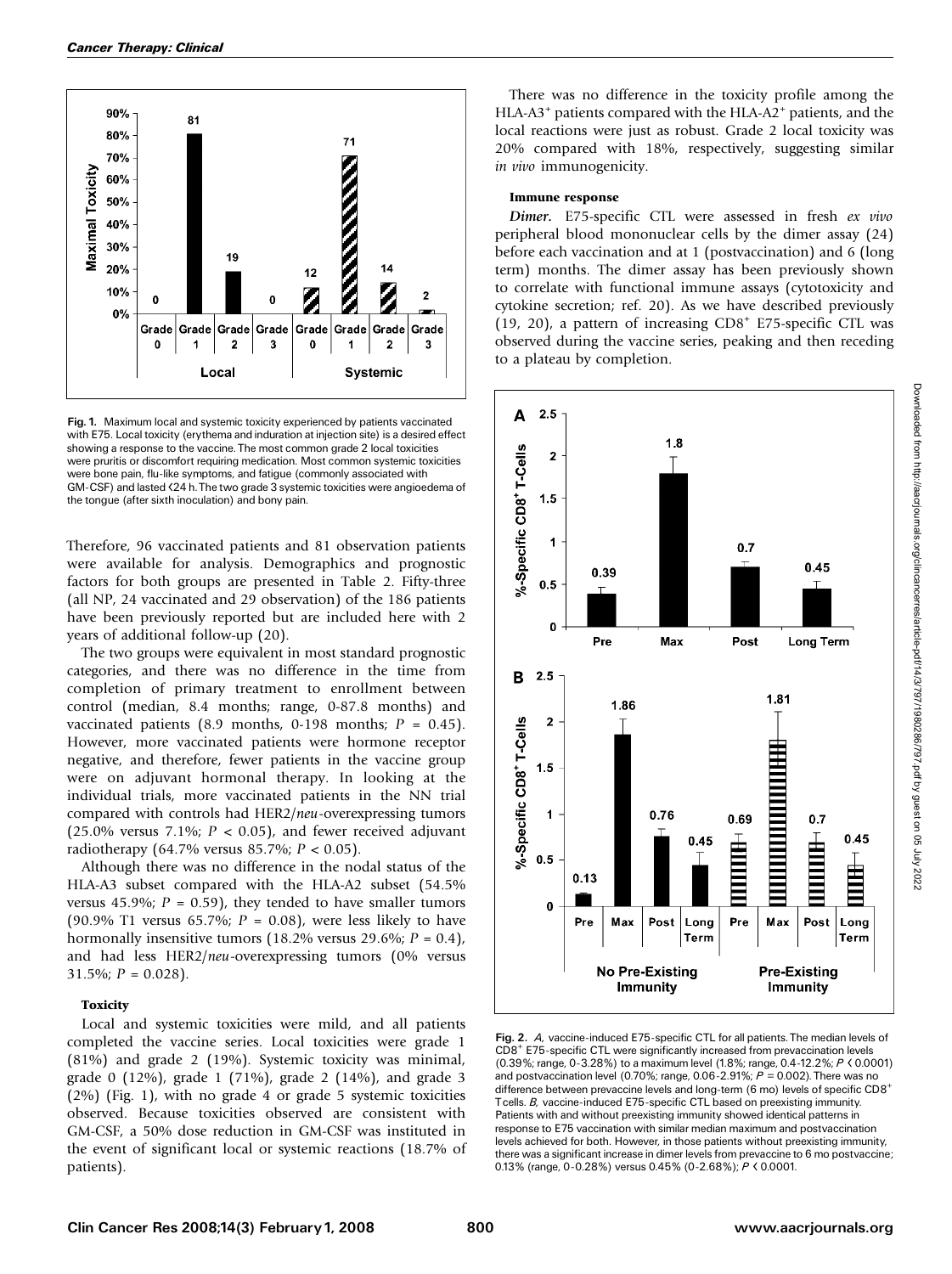

Fig. 3. A, DTH for all patients postvaccination. Control,  $2.1 \pm 0.5$  mm compared with peptide, 14.0  $\pm$  1.4 mm; P < 0.0001. B, prevaccine and postvaccine DTH for NN patients. There was no difference in saline control versus peptide prevaccination. At postvaccination, there was a significant increase in DTH response to E75 peptide compared with postvaccine control (P < 0.001) and compared with prevaccination E75 DTH (P < 0.001). C, postvaccination DTH by trial. NP patients had significantly larger DTH responses compared with NN patients (17.3  $\pm$  2.4 mm versus 10.9  $\pm$  1.5 mm; P = 0.02). This may be due to a difference in the median total vaccine dose in the NN group (2,000 µg versus 4,000 µg; P< 0.0001). D, postvaccination DTH by dose groups. Patients receiving <6,000 µg E75 had significantly smaller DTH responses compared with patients receiving a total of 6,000  $\mu$ g (13.3  $\pm$  1.9 mm versus 25.1  $\pm$  4.0 mm; P = 0.008).

The cumulative dimer responses for all patients are shown in Fig. 2A. There was a statistically significant increase in the median CD8<sup>+</sup> E75-specific cells from prevaccine to postvaccination and to maximum levels (the maximum level of specific CD8 did not occur at the same time point for every patient, but for the majority of the patients, it was detected after the third or fourth dose of vaccine and very rarely at any of the other time points). Long-term levels were not different from the prevaccination levels. Only 48.3% of patients maintained significant residual immunity (defined as dimer >0.5) 6 months postvaccination.

Preexisting immunity to E75 (defined as dimer >0.3) was found in 42.7% of patients (Fig. 2B). The same pattern of dimer response, with an inducible maximal response, was seen regardless of initial dimer levels. Interestingly, the patients who showed preexisting immunity seemed to return to their baseline dimer levels after completion of the vaccination series, whereas those who lacked preexisting immunity had a significant increase in their long-term dimer levels. The exact relevance of the prevaccination E75-specific CD8 levels and its effect on the inducible and long-term level of immunity is yet to be elucidated but may bear on future vaccination strategies in terms of patient selection and/or dosing.

## In vivo immune response

To measure the vaccine's in vivo effectiveness, a postvaccine DTH was measured 1 month after vaccine series completion with 100  $\mu$ g of E75 injected intradermally with a saline volume control. Among all vaccinated patients, 74% had a positive postvaccine DTH with an average induration to E75 of 14.0  $\pm$ 1.4 mm compared with control of 2.1  $\pm$  0.5 mm (P < 0.0001; Fig. 3A).

NN patients had a prevaccine DTH, as well as postvaccine DTH (Fig. 3B). At prevaccination, there was no difference in DTH between E75 and control. At postvaccination, the DTH response to E75 was statistically larger than control and the E75 DTH was significantly different postvaccine compared with prevaccine (10.9  $\pm$  1.5 mm versus 2.8  $\pm$  0.8 mm; P < 0.0001).

NP patients had a larger postvaccination E75 DTH response than NN patients (Fig. 3C), a difference likely due to the NN patients receiving much lower amounts of E75 overall. Assessing DTH responses as a function of dose, those patients receiving 6,000 µg of E75 had a significantly larger DTH reaction compared with those patients receiving  $\lt 6,000 \mu$ g of peptide (25.1  $\pm$  4.0 mm versus 13.3  $\pm$  1.9 mm; P = 0.008; Fig. 3D).

The HLA-A3<sup>+</sup> patients had comparable postvaccination DTH to the HLA-A2<sup>+</sup> (10.5 $\pm$ 2.7 mm versus 15.1 $\pm$ 1.9 mm; P = 0.38).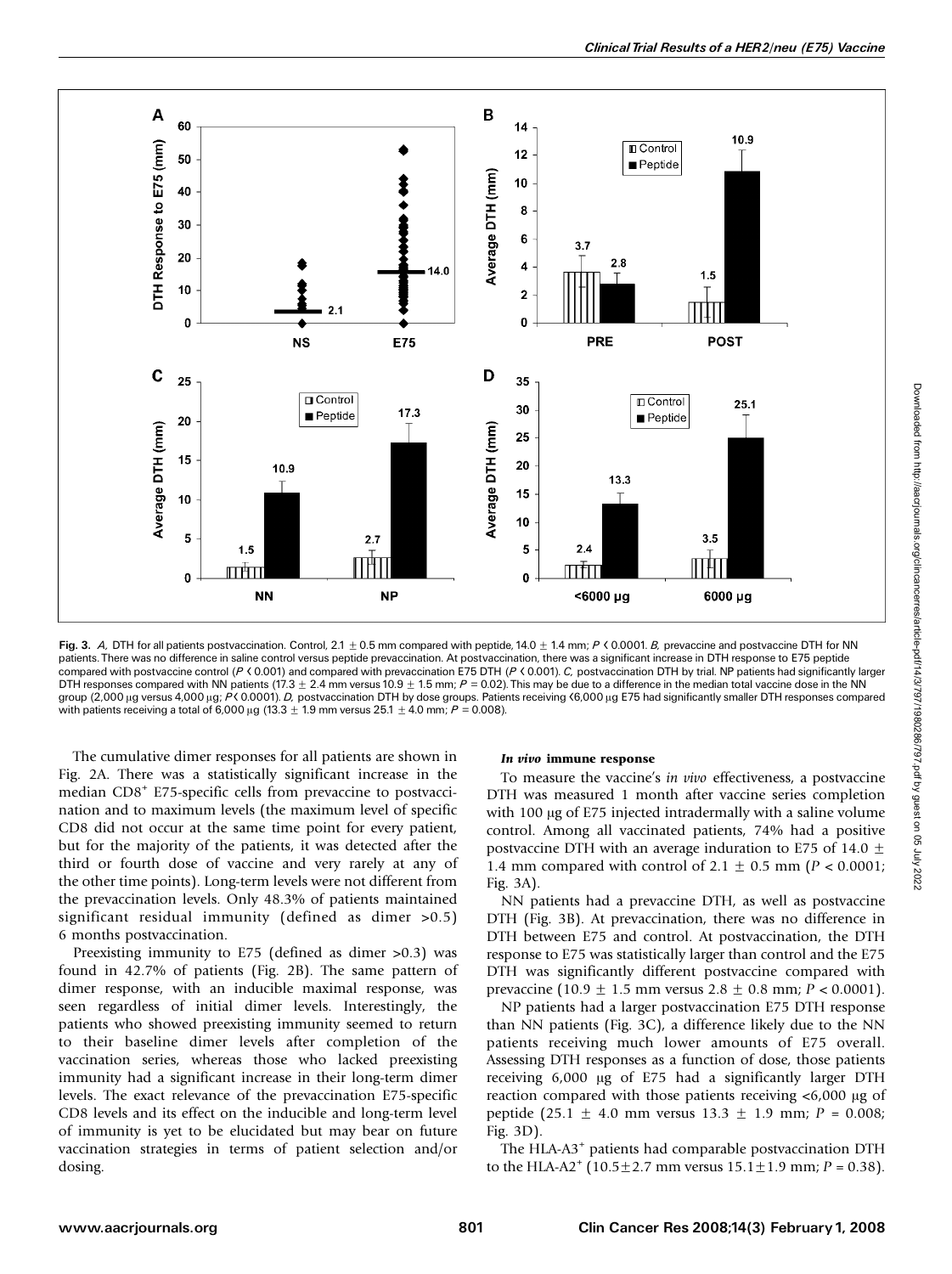

Fig. 4. Kaplan-Meier disease-free survival curves at 20 mo median follow-up. For 171 enrolled patients, the recurrence rate in the vaccinated group was 5.6% compared with 14.2% in the observation group ( $P = 0.04$ ) at a median follow-up of 20 mo. The disease-free survival rates in the vaccinated and control groups were 92.5% and 77%, respectively.

## Clinical response

Per protocol design, primary analysis was initiated at 18 months median follow-up. At completion of this analysis, 171 patients had been enrolled, and the recurrence rate in the vaccinated group was 5.6% compared with 14.2% in the observation group ( $P = 0.04$ ) at a median follow-up of 20 months (range, 1-60 months). The disease-free survival rates in the vaccinated and control groups were 92.5% and 77%, respectively (Fig. 4). There were four deaths in the observation group (overall survival, 95.1%) compared with only one death in the vaccinated group (overall survival, 99%;  $P = 0.1$ .

We have extended the follow-up of both trials to 5 years despite waning immunity and lack of a booster inoculation in the protocol design. An updated analysis has documented additional recurrences in both groups including a late recurrence in the vaccine group at 58 months. Currently, at a median follow-up of 26 months, there are 186 patients enrolled, and the recurrence rate is 8.3% in the vaccine group compared with 14.8% in the observation group ( $P = 0.15$ ). Interestingly, there is a different distribution of recurrences among these patients. Bone-only recurrence accounted for 50% of the recurrences in the control patients (6 of 12) and 0% of the vaccinated recurrent patients ( $P = 0.04$ ). A more detailed analysis of the recurrence patients is under way.

Among the HLA  $A3$ <sup>+</sup> patients, the recurrence rate was similar to the HLA-A2<sup>+</sup> patients (9.1% versus 8.2%).

### **Discussion**

We present here the combined results of our two clinical trials using a simple vaccine strategy consisting of the E75 HER2/neu peptide mixed with GM-CSF and given intradermally to diseasefree NP or NN breast cancer patients. This is the largest trial to date using a HER2/neu-based peptide vaccine, as well as the largest trial of a preventive vaccine strategy in breast cancer. Our results show that this vaccine is safe and effective at stimulating HER2/neu-specific immunity and may reduce the recurrence rate among vaccinated HLA-A2<sup>+</sup> and HLA-A3<sup>+</sup> patients compared with prospectively observed control patients.

The vaccine produced minimal toxicity with all patients completing the vaccine series. Systemic toxicity primarily reflected side effects associated with GM-CSF, and 18.7% of patients required a 50% reduction in GM-CSF dose. We have used GM-CSF exclusively because it has been proved effective by multiple groups (17); however, recent concerns have been raised that GM-CSF may be immunosuppressive at high doses and contribute to bone metastasis in an animal model of breast cancer (26). In our study, the opposite was observed with the complete absence of bone metastasis in vaccinated patients.

We have shown a dose-dependent enhancement of DTH reactions in our vaccinated patients. DTH has previously been shown to be an important measure of immune response to peptide vaccines (27); however, we found no difference in either in vitro immune assays or DTH responses among vaccinated patients who ultimately recurred compared with nonrecurrent vaccinated patients (data not shown). The lack of a reliable immunologic monitoring assay showing clinical correlation for vaccine trials was recently raised by the Cancer Vaccine Consortium-Sabin Institute (28). We are investigating the use of the clinically validated circulating tumor cell assay (CellSearch System, Veridex) for monitoring our vaccine trials. In a pilot series, we have found that circulating tumor cells are readily detectable in NP clinically disease-free patients and that levels of circulating tumor cells are significantly reduced after vaccination (29).

Overall, the vaccinated patients were at higher risk for recurrence than the observed patients. More patients in the vaccine group were steroid hormone receptor negative and not on hormonal therapy. HLA-A2has previously been implicated as a negative prognostic factor in ovarian (30) and prostate cancer (19, 31), and our results here extend this concept to breast cancer.

At our primary analysis, there was a statistically significant difference in recurrence rates between vaccinated and observed patients. However, this statistical finding did not extend out to 26 months due to additional recurrences, including a vaccine patient that recurred at 58 months. We have documented that E75 immunity wanes over time with only 48% of patients maintaining significant residual immunity at 6 months. As a result, a booster program has been initiated. Additionally, these are mixed trials with a total of seven different dose groups. Only one of the eight recurrent vaccinated patients received what is now determined to be the optimal biological dose of the vaccine. Interestingly, a difference in recurrence pattern was observed between the control and vaccine patients. Fifty percent of the observation patients had bone-only recurrences consistent with published rates (32– 34), whereas no vaccine patients had bone-only recurrence. This surprising finding is being further investigated. Although there was a higher incidence of visceral metastases among vaccinated patients, the death rate was substantially lower, further suggesting a potential clinical benefit to the vaccine.

Although the E75 peptide has been exclusively tested in HLA-A2<sup>+</sup> patients (50% of the population), additional data suggest that E75 binds HLA-A3<sup>+</sup> (15% of the population; ref. 21). We